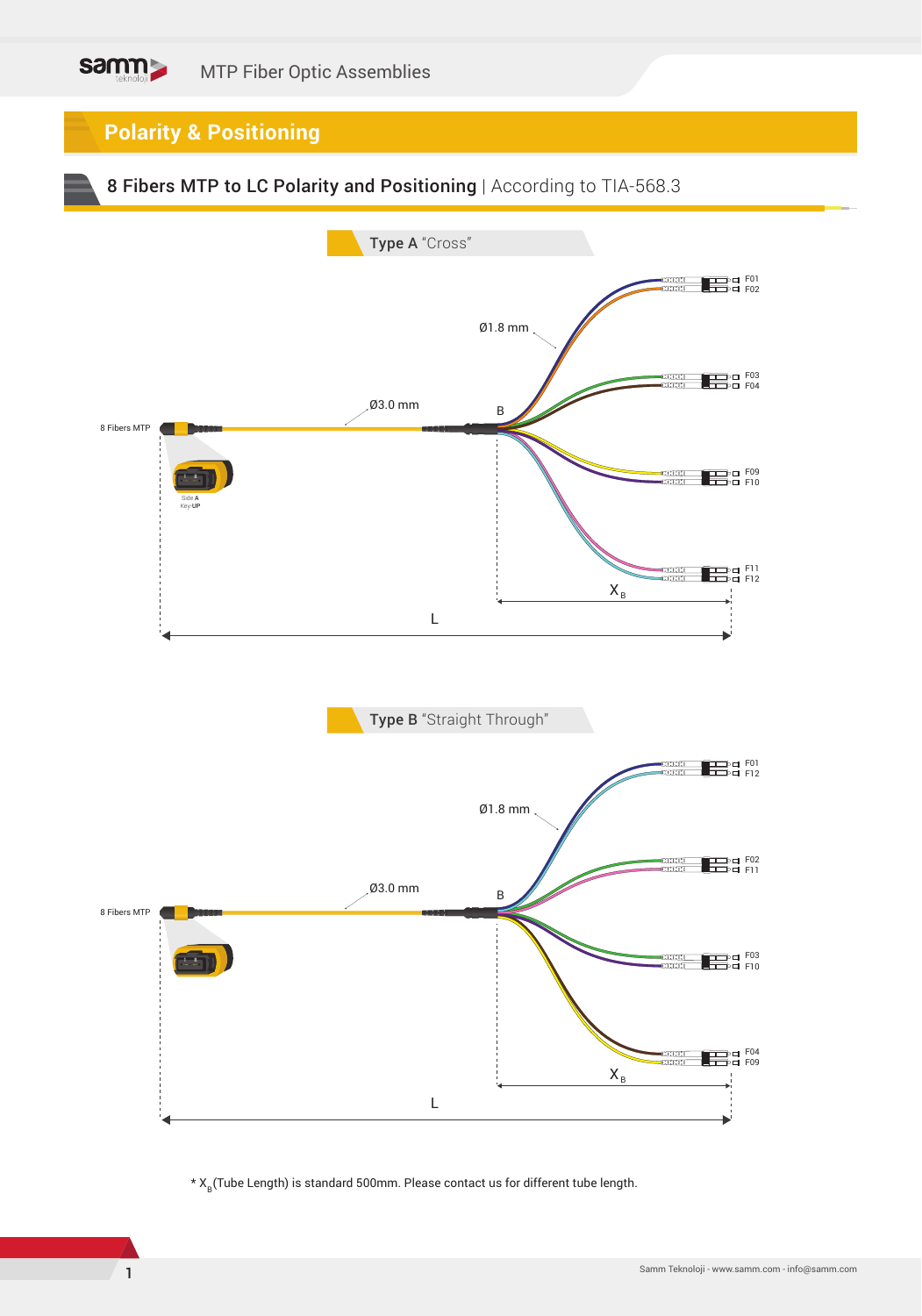## samm MTP Fiber Optic Assemblies

**Polarity & Positioning**

12 Fibers MTP to LC Polarity and Positioning | According to TIA-568.3



\*  $X_R$ (Tube Length) is standard 500mm. Please contact us for different tube length.